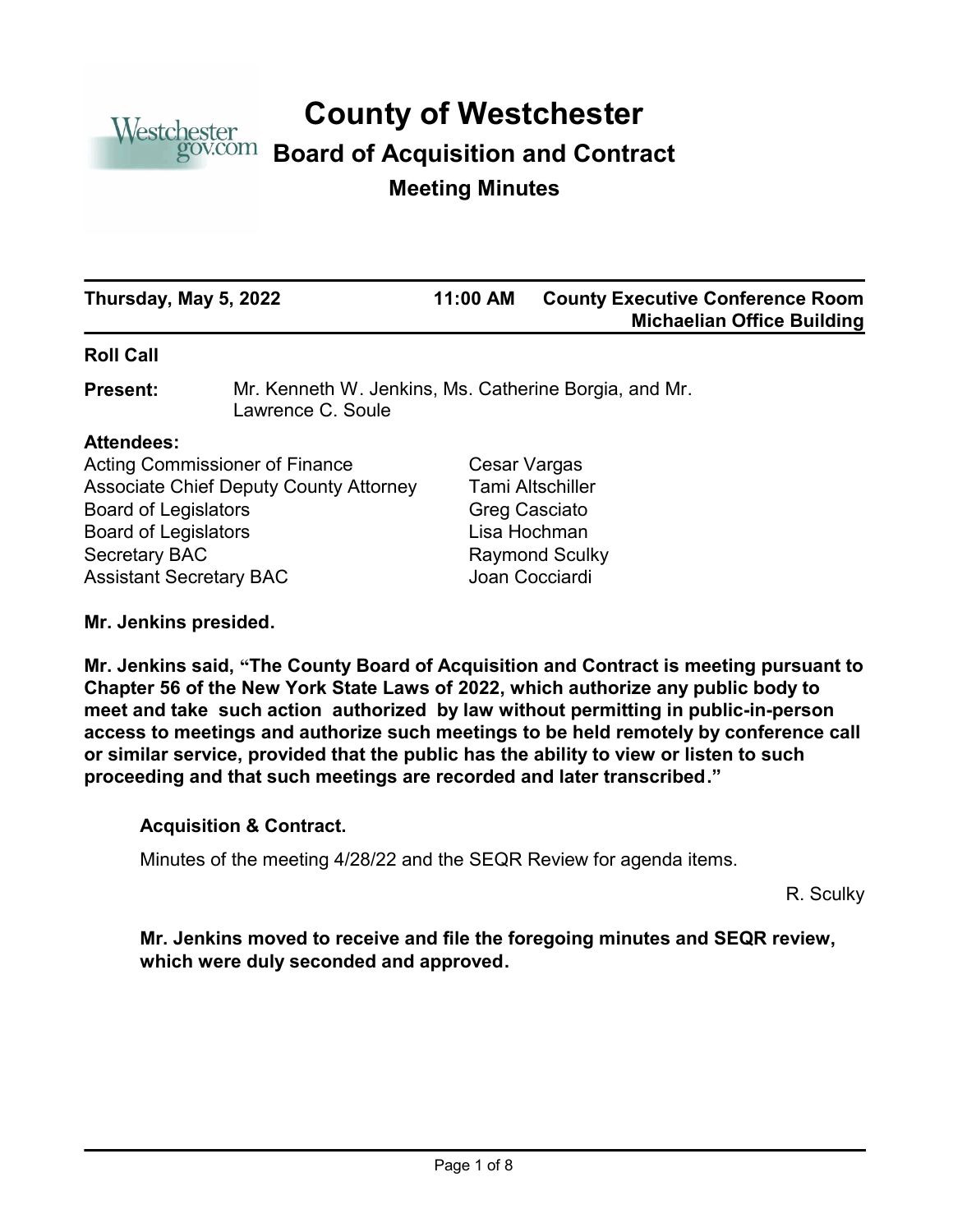**1. [92368](http://westchestercountynyexec.legistar.com/gateway.aspx?m=l&id=/matter.aspx?key=3250)** County Executive / Board of Legislators - Enter into an agreement with the Young Men's Christian Association of New Rochelle to provide its Summer Camp Enhancements Program, from 1/1/22 - 12/31/22, in an amount not to exceed \$55,000.

> G. Latimer C. Borgia

# **Mr. Jenkins moved the Resolution, which was duly seconded and unanimously approved.**

2. **[92537](http://westchestercountynyexec.legistar.com/gateway.aspx?m=l&id=/matter.aspx?key=3251) County Executive/Youth Bureau** - Amend a Gun Violence Prevention Plan agreement with the New York State Office of Children & Family Services and agreements with Soulful Synergy, LLC, Youth Shelter Program of Westchester Inc., YMCA of Yonkers Inc., YWCA of Yonkers, Nepperhan Community Center, Inc., Boys & Girls Club of Mount Vernon NY Inc., and Yonkers Arts Inc., to extend the termination dates, from 3/30/22 - 6/30/22, for the provision of positive youth development programs for Westchester County youth at high risk or known to have involvement in gun violence, at no additional cost.

D. Madden

# **Mr. Jenkins moved the Resolution, which was duly seconded and unanimously approved.**

**3. [91868](http://westchestercountynyexec.legistar.com/gateway.aspx?m=l&id=/matter.aspx?key=3252)** Board of Elections - Enter into a grant agreement with the State of New York (NYS Contract No. C004456) to accept Early Voting Expansion Grant funding in the amount of \$67,455.21, from 4/7/21 - 1/28/22.

> T. Nelson D. Colety

# **Mr. Jenkins moved the Resolution, which was duly seconded and unanimously approved.**

**4. 92209** Board of Elections - Enter into an agreement with the Hendrick Hudson School District to utilize the Blue Mountain School as a polling place for the primary, special and general elections in 2022 which provides as follows: "The County of Westchester hereby agrees to defend, indemnify and save harmless the Hendrick Hudson School District from and against any and all liability, loss, damages, claims for bodily injury and or property damages, cost and expense including counsel fees, to the extent permissible by law, arising out of the use of the Blue Mountain School by the above named organization, its agents, servants, employees and or its students. **[92209](http://westchestercountynyexec.legistar.com/gateway.aspx?m=l&id=/matter.aspx?key=3253)**

> T. Nelson D. Colety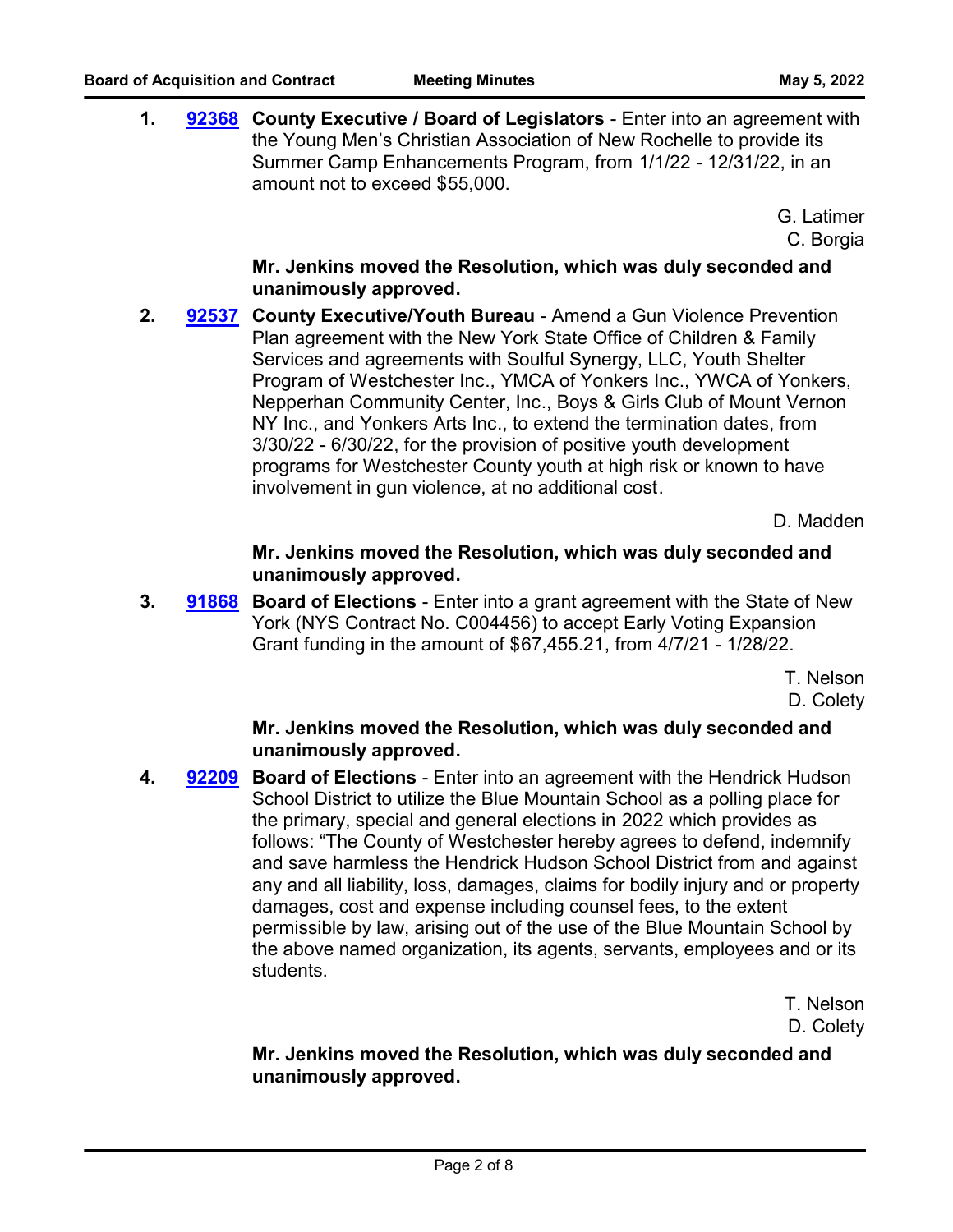**5. [92745](http://westchestercountynyexec.legistar.com/gateway.aspx?m=l&id=/matter.aspx?key=3254)** Board of Elections - Enter into an agreement to agree to hold harmless and indemnify the Scarsdale Union Free School District, owner of any and all polling places to be used by the County in connection with the upcoming Elections in 2022.

> T. Nelson D. Colety

# **Mr. Jenkins moved the Resolution, which was duly seconded and unanimously approved.**

**6. Information Technology / County Executive/Ctywide Admin Svc** - **[92986](http://westchestercountynyexec.legistar.com/gateway.aspx?m=l&id=/matter.aspx?key=3276)** Enter into License Agreement No. IT-1606 with New York SMSA Limited Partnership d/b/a Verizon Wireless, a New York limited partnership, by Cellco Partnership, its general partner, for the installation, maintenance and operation of transmitting and receiving antennae, radio equipment and appurtenant infrastructure and equipment on the county radio communication tower and in a County equipment shelter in the fence-enclosed compound located within the confines of the County Penitentiary and Jail grounds at the Grasslands Campus in Valhalla, New York, for a term to commence retroactively on 11/1/17 for a five (5) year term to 10/31/22, with two (2) automatic five (5) year renewals unless terminated sooner pursuant to the agreement.

> M. Beirne C. Steers

# **Mr. Jenkins moved the Resolution, which was duly seconded and unanimously approved.**

**7. [91257](http://westchestercountynyexec.legistar.com/gateway.aspx?m=l&id=/matter.aspx?key=3255)** County Attorney - Amend the agreement with McCarthy Fingar LLP, pursuant to which it retained McCarthy Fingar, at County expense, to serve in an "of counsel" capacity to the County Attorney, as needed, in connection with a matter concerning a will and an indenture, which specifically affect the County park known as Merestead, by increasing the amount by \$100,000, from a total amount of \$250,000, **to** a new total amount not-to-exceed amount of \$350,000.

J. Nonna

# **Mr. Jenkins moved the Resolution, which was duly seconded and unanimously approved.**

**8. Planning** - Enter into an agreement with the Village of Tuckahoe, **[92393](http://westchestercountynyexec.legistar.com/gateway.aspx?m=l&id=/matter.aspx?key=3256)** through the Community Development Block Grant Program, in the not to exceed amount of \$175,000, from 5/1/22 - 4/30/23, for Playground Upgrades at Main Street Park in the Village of Tuckahoe.

N. Drummond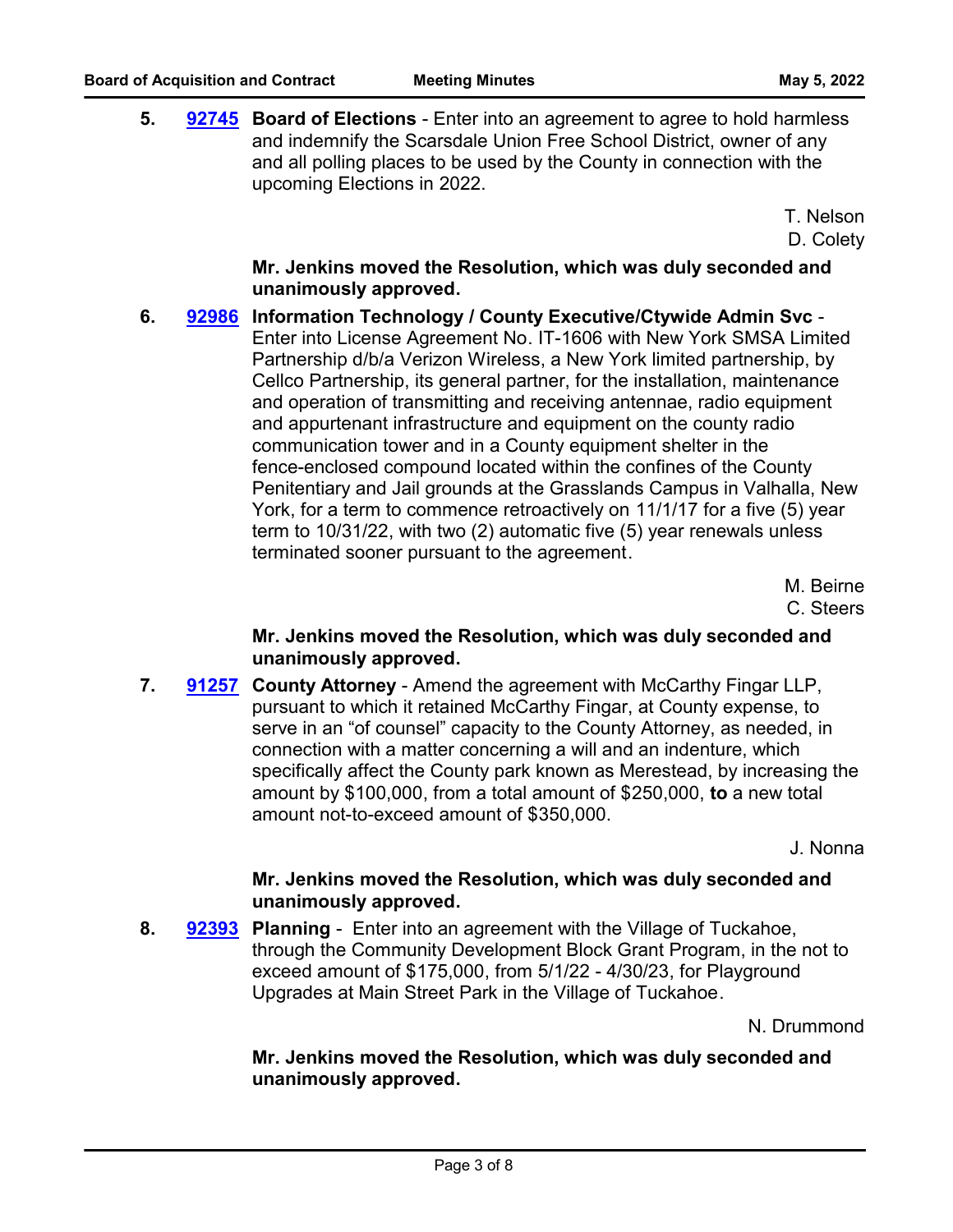**9. Planning** - Enter into an agreement with SLR Engineering, Landscape **[92486](http://westchestercountynyexec.legistar.com/gateway.aspx?m=l&id=/matter.aspx?key=3257)** Architecture and Land Surveying, P.C. to develop a Bronx River Dams Management Plan which will serve as the guide for future implementation of critical river management and activities within the County-owned Bronx River Parkway Reservation corridor in Westchester County, from 5/1/22 - 4/30/23, for an amount not to exceed of \$89,830.

N. Drummond

# **Mr. Jenkins moved the Resolution, which was duly seconded and unanimously approved.**

**10. [92512](http://westchestercountynyexec.legistar.com/gateway.aspx?m=l&id=/matter.aspx?key=3258) Planning** - Enter into an agreement with Mid-Hudson Pattern for Progress, in an amount not-to-exceed \$40,000, to be paid through the Community Development Block Grant Program, and the grant will be used to pay for professional services in connection with updating the outdated components of the County-wide Affordable Housing Needs Assessment, from 4/15/22 - 4/14/23.

N. Drummond

# **Mr. Jenkins moved the Resolution, which was duly seconded and unanimously approved.**

**11. Social Services** -Amend the 12/2/21 Resolution to enter into an agreement with Legal Services of the Hudson Valley to operate an Eviction Prevention Legal Services Program to provide access to eviction prevention legal services for at-risk low-income Westchester County individuals or families and victims of domestic violence facing eviction and loss of permanent housing in Yonkers City Court, Mount Vernon City Court, White Plains City Court, Peekskill City Court, the Village of Ossining Justice Courts, and other Westchester eviction courts, as needed, from 1/1/22 - 12/31/22, for an amount not-to-exceed \$1,152,488, by reflecting an increase of \$145,458, for a new not to exceed amount of \$1,297,946. **[92782](http://westchestercountynyexec.legistar.com/gateway.aspx?m=l&id=/matter.aspx?key=3260)**

L. Townes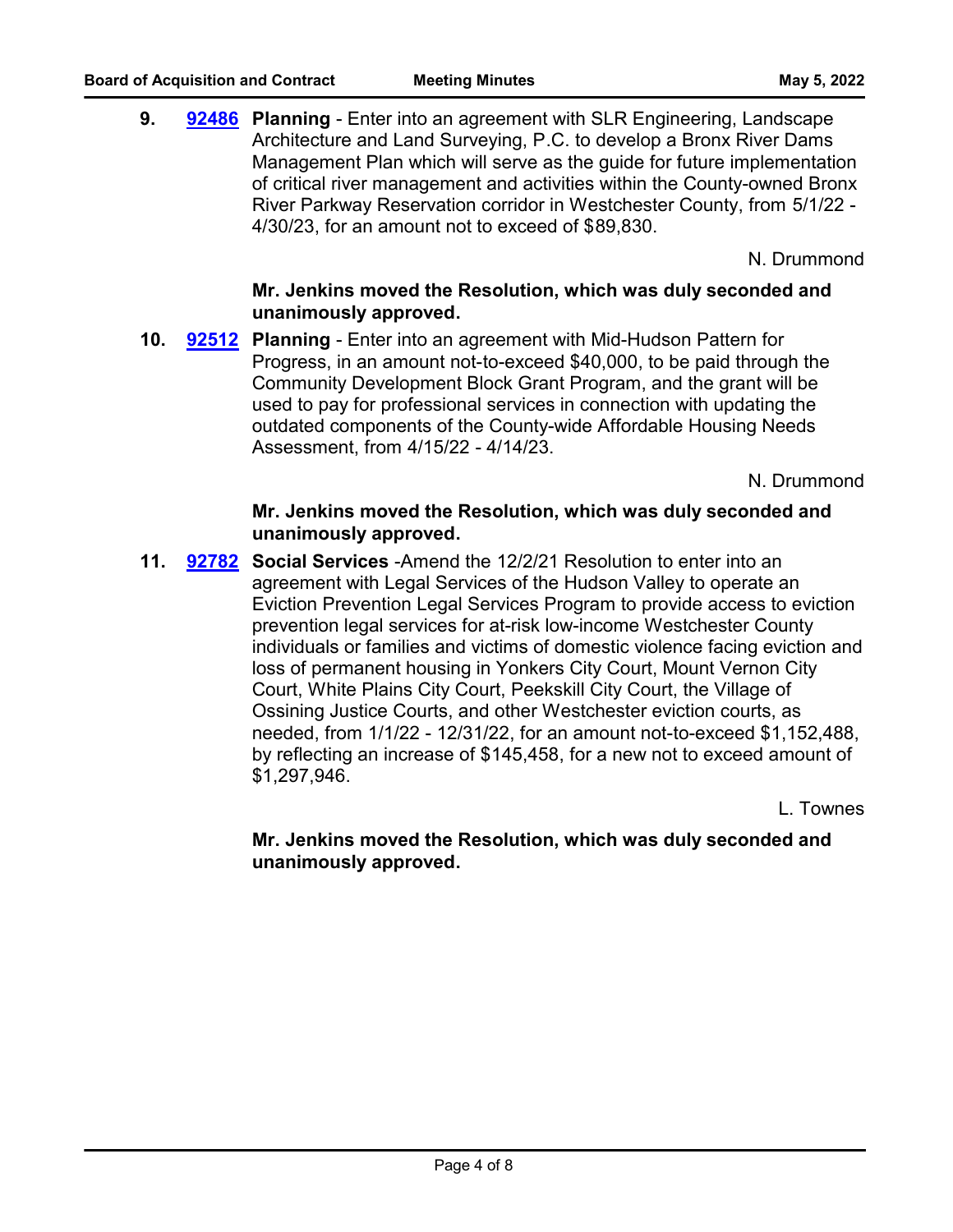**12. [92971](http://westchestercountynyexec.legistar.com/gateway.aspx?m=l&id=/matter.aspx?key=3273)** Community Mental Health - 1) Enter into an agreement with the United States Department of Housing and Urban Development to accept a grant in the amount of \$9,819,022 under the HUD's Continuum of Care Program in support of the Rental Assistance Project, to provide permanent supportive housing for homeless or formerly homeless adults with one or more disabilities including mental illness and/or chemical dependency disorders, for the term commencing on 3/1/22 - 2/28/23; and **2)** enter into six (6) sub-recipient agreements with the listed agencies for the provision of permanent supportive housing for homeless or formerly homeless adults with one or more disabilities including mental illness and/or chemical dependency disorders, under the HUD's Continuum of Care - Rental Assistance Project, from 3/1/22 - 2/28/23, in a total aggregate amount not-to-exceed \$9,629,366, in the individual amounts listed.

M. Orth

# **Mr. Jenkins moved the Resolution, which was duly seconded and unanimously approved.**

**13. [92810](http://westchestercountynyexec.legistar.com/gateway.aspx?m=l&id=/matter.aspx?key=3261)** Health - A third contract amendment with Public Health Solutions to accept funding for the Early Intervention Services - TriCounty Program Grant, for the fourth one-year budget period, from 3/1/22 - 2/28/23, in an amount not-to-exceed \$134,098.

S. Amler

# **Mr. Jenkins moved the Resolution, which was duly seconded and unanimously approved.**

14. **[92533](http://westchestercountynyexec.legistar.com/gateway.aspx?m=l&id=/matter.aspx?key=3262) College** - Amend an agreement with Huron Consulting Services, LLC for the provision of professional consulting services to assist WCC in implementing a new financial planning aid system to improve efficiency and provide students with an easier process for receiving federal aid, state aid and scholarships, in order to change the term thereof from 10/1/21 - 9/30/22, **to** on or about 2/7/22 - 12/31/22, and that the payment schedule be amended to coincide with the new term of the agreement.

B. Miles

# **Mr. Jenkins moved the Resolution, which was duly seconded and unanimously approved.**

**15. [92809](http://westchestercountynyexec.legistar.com/gateway.aspx?m=l&id=/matter.aspx?key=3263)** College - Enter into a sub-recipient agreement with the Research Foundation for the State University of New York through a grant acquired through the New York State Department of Labor from the U.S. Department of Education for a Project entitled "Education Stabilization Fund: Reimagine Workforce Preparation, for the period 1/1/22 - 12/31/22 with the College to receive up to \$223,383.

B. Miles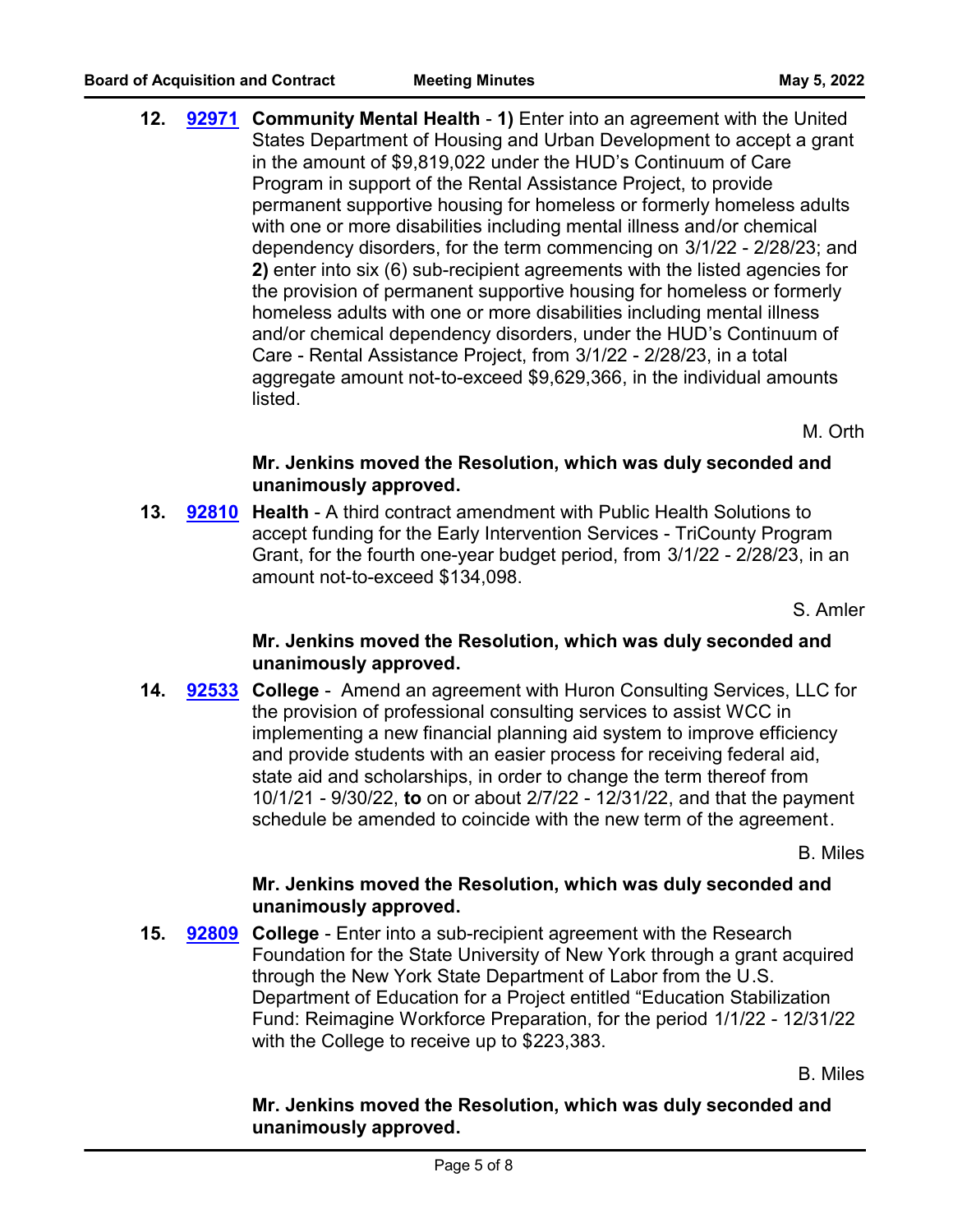**16. [92841](http://westchestercountynyexec.legistar.com/gateway.aspx?m=l&id=/matter.aspx?key=3264)** Public Safety - Enter into an agreement with the New York State Division of Criminal Justice Services to accept Federal grant funds in the amount of \$57,211, for the Department to participate in the Paul Coverdell Forensic Sciences Improvement Grant Program, from 10/1/21 - 9/30/22.

T. Gleason

# **Mr. Jenkins moved the Resolution, which was duly seconded and unanimously approved.**

**17. 92843** Public Safety - Enter into an agreement with New York State to accept a grant in the amount of \$100,000 under its State and Municipal Facilities Program (SAM) to purchase a Heavy Duty Response Vehicle, from 5/1/22 - 4/30/25. **[92843](http://westchestercountynyexec.legistar.com/gateway.aspx?m=l&id=/matter.aspx?key=3265)**

T. Gleason

# **Mr. Jenkins moved the Resolution, which was duly seconded and unanimously approved.**

**18. [92808](http://westchestercountynyexec.legistar.com/gateway.aspx?m=l&id=/matter.aspx?key=3267)** Probation - Pursuant to Section 3(a)(xxi) of the Westchester County Procurement Policy and Procedures, to exempt from procurement an agreement with The Pre-Trial Services Institute of Westchester, Inc.

R. Pozzi

# **Mr. Jenkins moved the Resolution, which was duly seconded and unanimously approved.**

**19. [92806](http://westchestercountynyexec.legistar.com/gateway.aspx?m=l&id=/matter.aspx?key=3266)** Probation - Retroactively amend an agreement with The Pre-Trial Services of Westchester, Inc, to provide pre-trial programs to evaluate criminal defendants for potential pre-trial release from prison to ensure defendants' return for future court appearances through PTSI's structured follow-up during the pre-trial release period, from 1/1/21 - 12/31/21, for an amount not to exceed \$640,249, in order to: **1)** extend the term for an additional six (6) months, from 1/1/22 - 6/30/22; and **2)** increase the amount by \$260,428, to a new total amount not-to-exceed of \$900,677, in order to be able to compensate PTSI for additional services to be rendered during the extension period.

R. Pozzi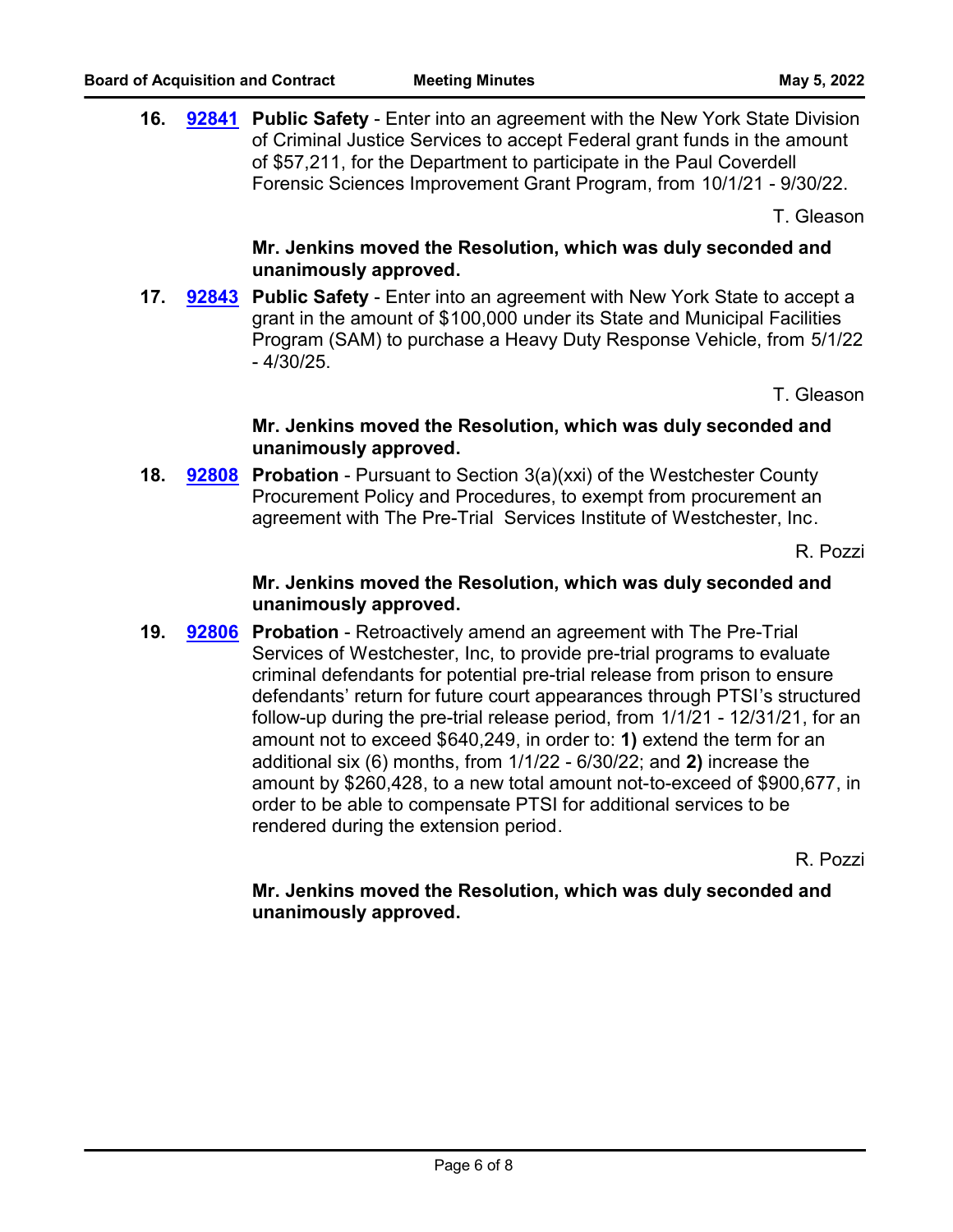**20. DPW/Transportation / DEF / County Executive/Ctywide Admin Svc - [92477](http://westchestercountynyexec.legistar.com/gateway.aspx?m=l&id=/matter.aspx?key=3268)** Amend License Agreement No. 17-918 with the Yonkers Paddling and Rowing Club, Inc., ("YPRC") for the use of County-owned Hudson River waterfront property located on Alexander Street in the City of Yonkers, in order for the County to exercise its option for an additional five (5) year term from 7/1/22 - 6/30/27 for which YPRC will provide insurance coverage, will pay all sewer and water charges, if any, and will pay the County the listed license fees during the option period, for a total fee of \$26,347 and revise the description of the licensed space.

> H. Greechan V. Kopicki C. Steers

**Mr. Jenkins moved the Resolution, which was duly seconded and unanimously approved.**

21. [92771](http://westchestercountynyexec.legistar.com/gateway.aspx?m=l&id=/matter.aspx?key=3269) DPW/Transportation - Contract No. 19-510 Rehabilitation of Main Street Bridge over Bronx River Parkway and Bronx River (BIN 3348690), City of White Plains, New York. Advertise for bids.

H. Greechan

### **Mr. Jenkins moved the Resolution, which was duly seconded and unanimously approved.**

22. **[92813](http://westchestercountynyexec.legistar.com/gateway.aspx?m=l&id=/matter.aspx?key=3270) DPW/Transportation** - Retroactively amend Agreement No. 19-905 to 2/24/22 with LiRo Program and Construction Management, PE P.C., to provide for additional On-Call Construction Administration Services for Building construction projects at various locations in Westchester County, New York. The Consultant shall provide additional on-call construction administration services, and for additional services rendered, the consultant shall be paid a fee of \$500,000, increasing the total maximum fee to \$3,250,000, with the completion date to be extended to 2/24/24.

H. Greechan

**Mr. Jenkins moved the Resolution, which was duly seconded and unanimously approved.**

23. **[92919](http://westchestercountynyexec.legistar.com/gateway.aspx?m=l&id=/matter.aspx?key=3272)** DPW/Transportation - Pursuant to Section 3(a)(xxi) of the Westchester County Procurement Policy and Procedures, to exempt from procurement an agreement with Avports LLC.

H. Greechan